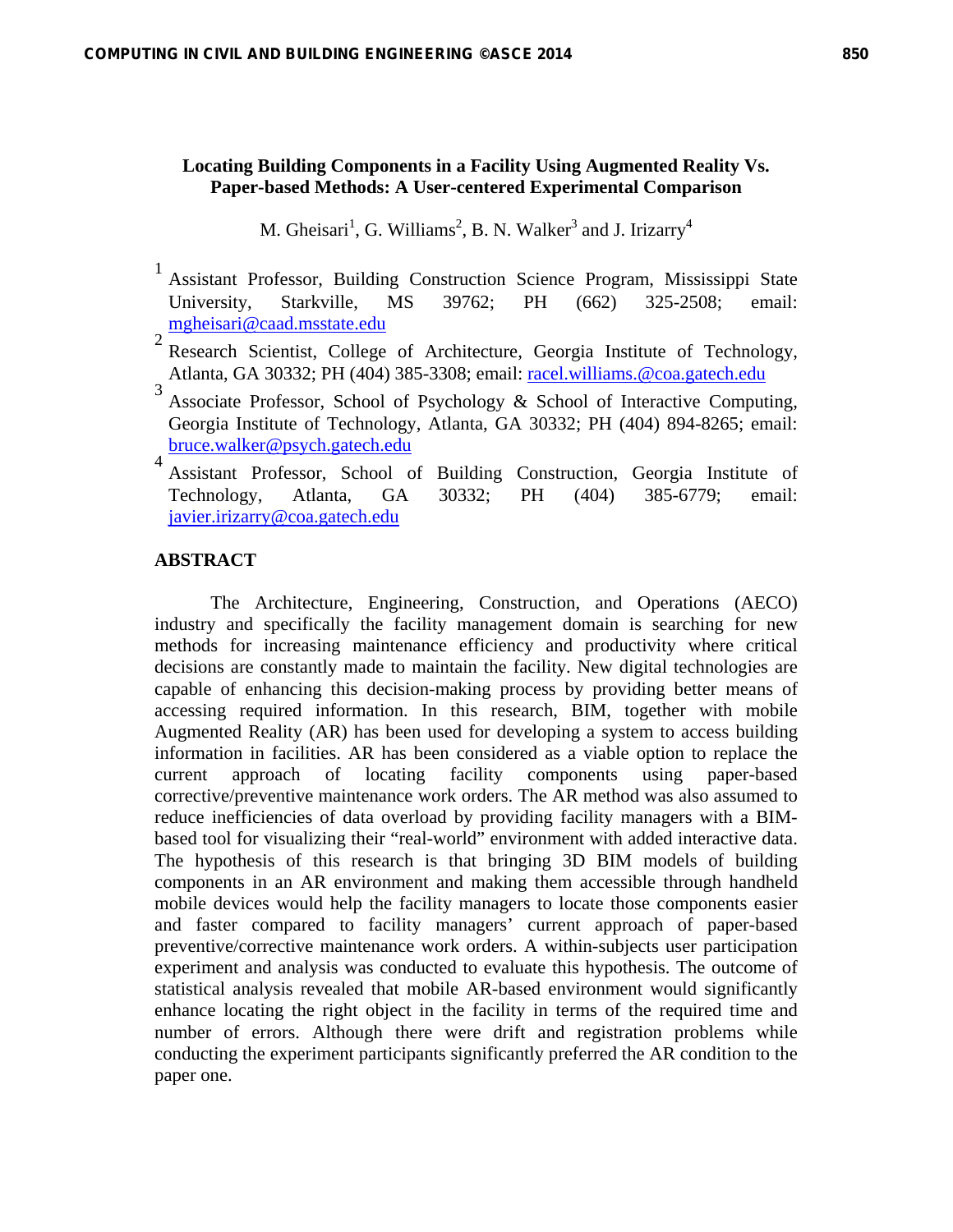## **INTRODUCTION**

In the AECO domain it is often required to relate physical objects to associated information. This makes AR a good candidate to aid users within AECO practices with their routine tasks because their live view of a space can be supplemented by the information they need, all in one interface. Traditionally, those AECO-related users need to shift the domains they were working from the physical domain to a printed or digital manifestation of the information related to it. Moreover, since those AECO-related users are constantly moving through the spaces they are working in, having a portable, mobile device would be beneficial if they were to employ AR in their tasks. There are previous studies about Mobile Augmented Reality (MAR) application in the AECO domain. Shin and Dunston (2008) have studied the possible application areas of AR to the construction domain for enhancing performance. The majority of these studies and applications are in the outdoor environment (Behzadan 2008; Behzadan and Kamat 2005; Behzadan and Kamat 2007). They mainly focus on the design (Dunston et al. 2003) or construction (Chen and Huang 2012; Golparvar-Fard et al. 2009; Park et al. 2012; Wang and Dunston 2006) phases but there are also a few studies on MAR application in facility management (Irizarry et al. 2013 ; Irizarry et al. 2012) or indoor environment (Kuo et al. 2012).

In an indoor-based research of integrating Building Information Modeling (BIM) and MAR, Information Surveyed Point for Observation and Tracking (InfoSPOT) was developed (Irizarry et al. 2012). InfoSPOT is a low-cost non-imagebased solution that leverages current MAR technology but focuses on its usability in the AECO context. It used a fixed location approach in which users were able to quickly install a Surveyed Point for Observation and Tracking (SPOT) and then the system would be able to serve the individuals by providing the required information or preferences in that specific location. Individuals would interact with augmented information on their real-world view of the environment and not on a still picture of their space. InfoSPOT demonstrated that it is possible to take an idealized building information model and integrate its data and 3D information in an MAR environment. A real-world experiment where participants used InfoSPOT to access data about physical objects was conducted to investigate how this system would be beneficial comparing to the traditional paper-based approaches of corrective or preventive maintenance in facility management practices.

Locating building components in a facility was the main task in this experiment. Based on the results of an online survey and feedback provided by facility managers, locating building components and 3D visualization are the most important applications of BIM within facility management practices (Gheisari 2013). The survey respondents also provided very positive feedback on accessing information in an AR environment. Considering these issues, the following hypothesis was developed for our experiment in this research: *"Bringing 3D building information models of facility components in an AR environment and making it accessible through handheld mobile devices would help the facility managers to locate those components easier and faster compared to facility managers' paperbased approach."*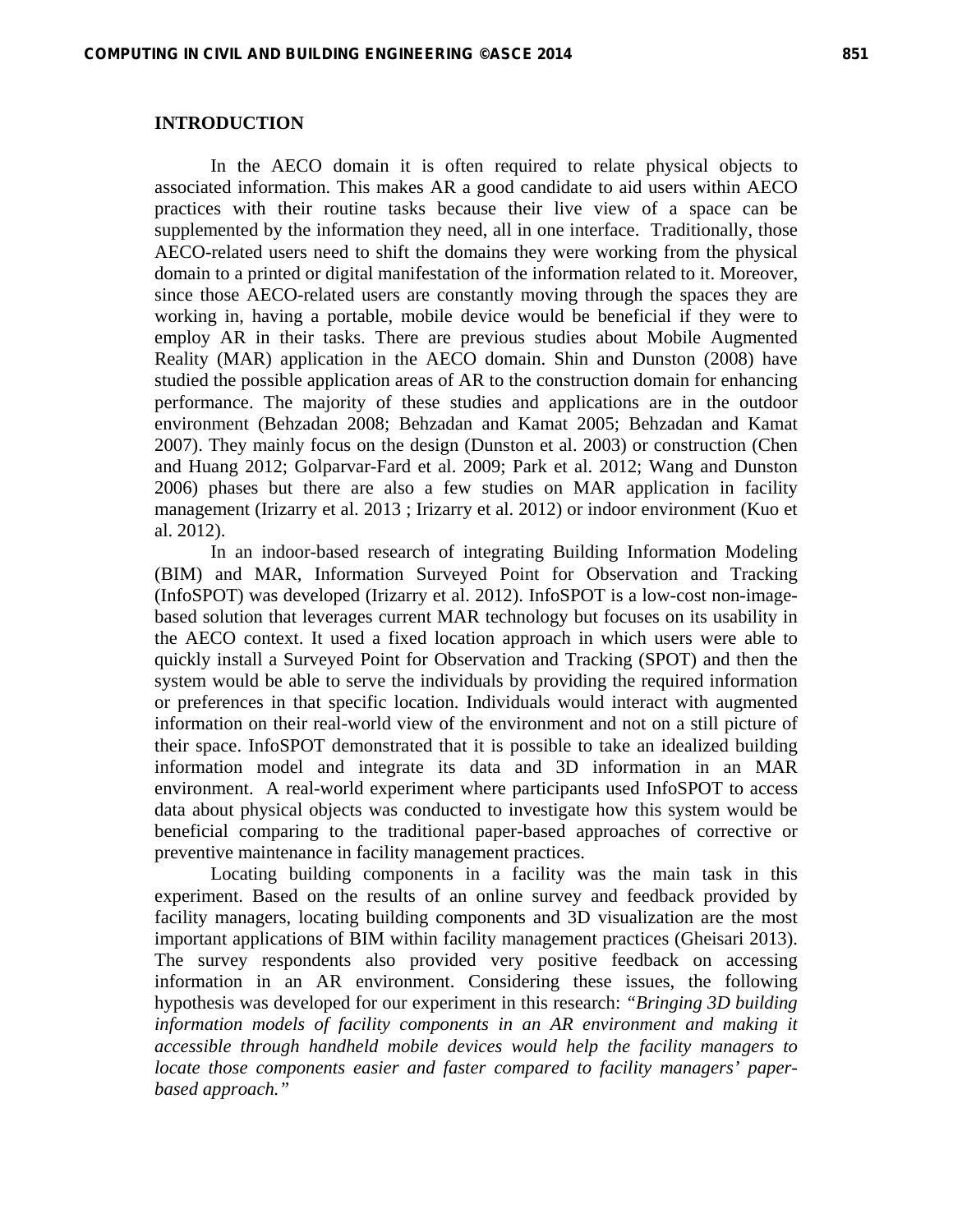In the current approach of locating facility components, facility managers are usually provided with preventive or corrective maintenance work orders in which the location of the target building component has been recorded based on the previous maintenance tasks (preventive) or the calls/reports provided by other parties (corrective maintenance). As part of the experiment user performance and system usability were evaluated. The results showed that a MAR-based environment was relatively seamless and efficient for all participants in our study.

## **EXPERIMENT DESIGN AND METHODS**

A within-subjects experiment was used which consisted of using a tablet computer device (an Apple iPad) as a mobile AR tool versus using a paper format work order to locate problematic equipment in the test location. Simultaneously, an evaluator was measuring the time used and the number of errors made by the participants to successfully perform the tasks. The participants had to speak their thoughts aloud, and an observer was making notes about important events and participants' comments or concerns. Before starting the experiment, each participant was presented with an Informed Consent Form for him or her to read in agreement to participate in the experiment. Georgia Tech's Institutional Review Board (IRB) evaluated and approved the study protocol.

**System Development (BIM2MAR Process).** The developed method involves the integrated use of the different software applications. Autodesk Revit was used due to its widespread adoption in AECO and the ease of developing automation scripts using the Revit API. Google SketchUp was used due to its powerful Ruby API and integration with Google Earth. This project leverages SketchUp to automate the process of finding the geo-locations (latitude, longitude, elevation) of the BIM objects. Finally Argon 2, an Augmented Reality browser, which leverages Vuforia for vision-based tracking, Metaio for model-based tracking, THREE.js and WebGL, HTML5, and JavaScript, was utilized due to the ease of implementation and support from the developers of the project.

**Test location.** The experiment was conducted in a living laboratory setting (Intille et al. 2005) at the Shepherd Center in Atlanta GA, within a healthcare facility management context. This test location was chosen as an example of a complex and dynamic healthcare facility where facility managers are required to make critical decisions constantly. Since there was no 3D model of this facility, building documentation (architectural, structural, mechanical, electrical, and plumbing construction drawings and photographs) was gathered to develop a building information model in Revit. Since this was an active facility, the pilot study was restricted to one patient room (Room X). The building information model of Room X was created, and attributes were customized for each object based on the experiment task (Figure 1.a). As the experiment was facility management related, only the associated objects (Figure 1.b) were left visible for interaction within an augmented environment.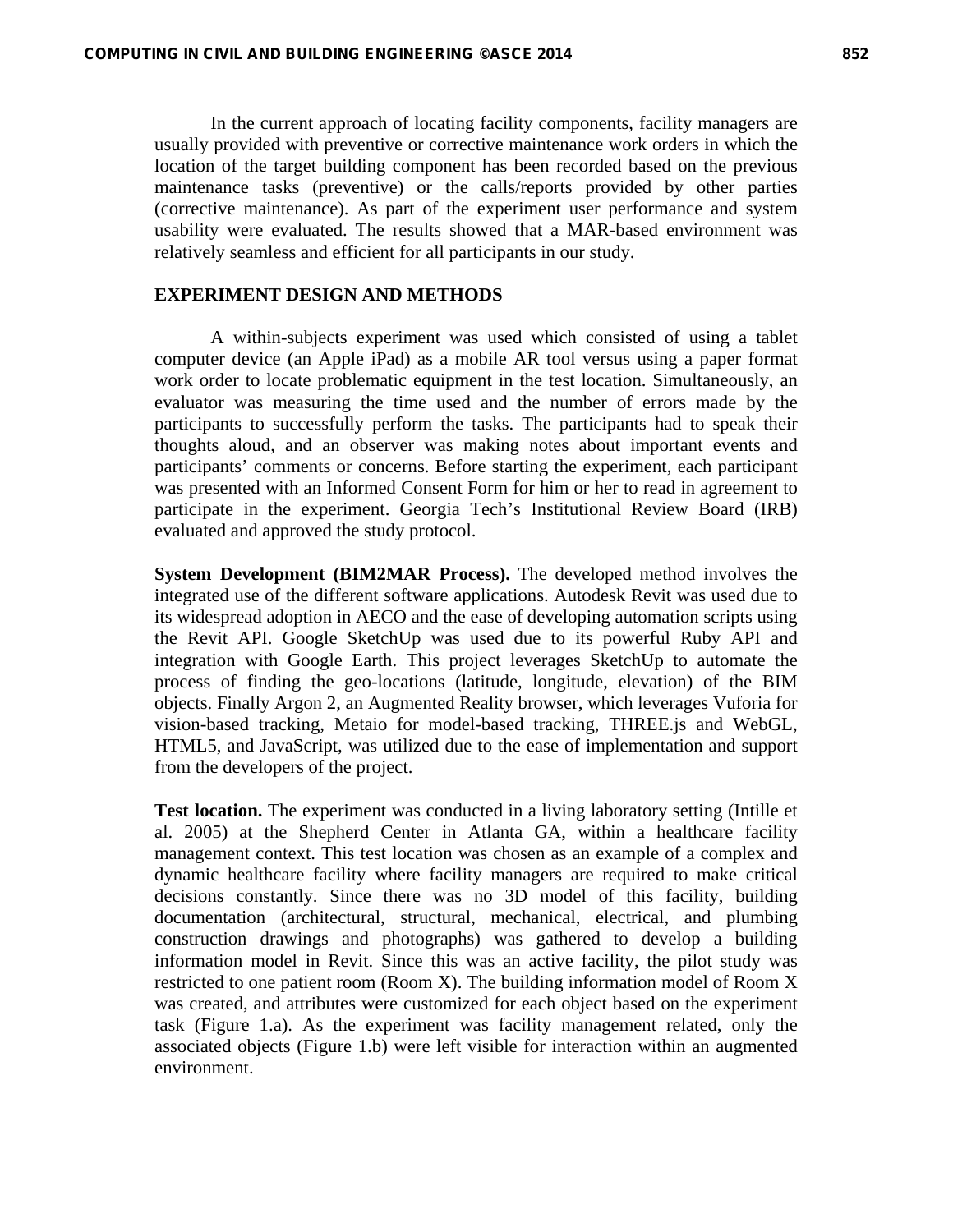



(a) BIM model of Room X in Revit (b) Experiment-associated objects in BIM model **Figure 1. Test Location** 

**Test Conditions and Experiment Task.** Considering the hypothesis that was mentioned in the Introduction, there were two conditions in this experiment: (1) Augmented Reality (AR) and (2) paper format. In the AR condition, participants stood on a fixed geo-spot location (InfoSPOT) previously defined in Room X (Figure 3-a) and were provided with an iPad to complete six different tasks. Each task indicated one object in the room that the participant should have located correctly. Participants could see the real-life view of the room through an iPad, but each object was highlighted using augmented 3D geometry of the same object from the BIM model (Figure 2-b). On their iPads, the target component in the facility appeared in red, while other components from the same family appeared in green.



(a) Participant's standing location (InfoSPOT) (b) Target wood cabinet in red while others in



green

# **Figure 2. Augmented Reality (AR) Condition**

In the paper-format condition, the participants were provided with a very similar set of six preventive/corrective maintenance work orders but in the exact paper format that facility managers were using at the Shepherd Center. The participants started the experiment at the starting location point (Figure 2-a), but unlike in the AR condition, they had to move about the room to find the correct objects. In this condition, the participants were required to go through the work orders and, using the sections related to the location of the target building component, locate the right object in the room. For this purpose, the participants not only needed to focus on the location-related sections of the work order to approximately locate the area of the target object but they also had to check the serial number or manufacturer information on the work order using the table of information provided under the numbered labels to make sure they have located the correct object.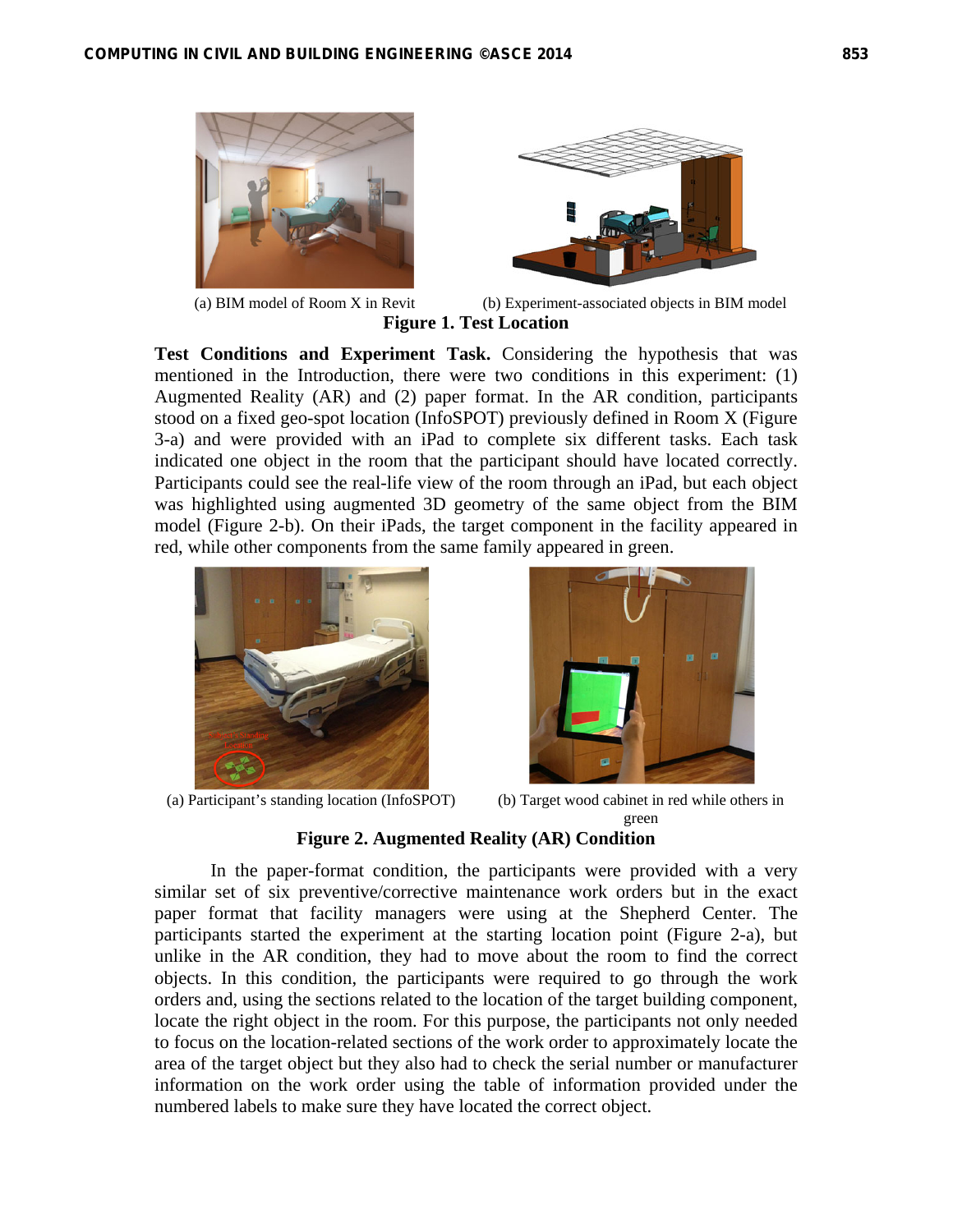## **RESULTS AND STATISTICAL ANALYSIS**

Eight participants (5 male and 3 female) took part in the experiment. All participants reported normal or corrected-to-normal vision. The majority of subjects (75%) had not heard of AR, and only 1 had previously used any AR-based tool, device, or application. Analysis of the data collected includes reporting descriptive statistics as well as performing a paired-samples-T-test and a 95% confidence interval of the paired differences. A Shapiro-Wilk test (appropriate for small sample sizes) with an alpha level of  $p = 0.05$  was also used to assess the normality of collected data under two different conditions. The collected scores were normally distributed under both conditions. A set of seven question adopted from IBM Post-Study System Usability Questionnaire (PSSUQ) (Lewis 1995) were used as an after-scenario usability questionnaire (ASQ) for this experiment. The items asked participants to express their levels of agreement with the statements presented using the 7-point Likert Scale (1=Strongly Disagree to 7=Strongly Agree) provided. Table 1 demonstrates the Means and Standard Deviations (SD) for time and number of errors as well as all the ASQ items based on the participants' experiment conditions. The table also displays the results of the 2-tailed paired-samples-T-test and the 95% confidence interval. As illustrated in this table, all results were statistically significant except Question 3, which was marginally significant.

|                                              | <b>Test Conditions</b> |         | 95% Confidence                       |            |          |      |
|----------------------------------------------|------------------------|---------|--------------------------------------|------------|----------|------|
| Variables                                    | AR.                    | Paper   | Interval of the<br>Paired Difference |            | t        | Sig. |
|                                              | Mean                   | Mean    | Lower                                | Upper      |          |      |
|                                              | (SD)                   | (SD)    |                                      |            |          |      |
| Time                                         | 02:08                  | 05:36   | $-0:04:42$                           | $-0:02:13$ | $-6.600$ | .000 |
| (mm:ss)                                      | (00:52)                | (01:23) |                                      |            |          |      |
| Number of errors                             | 1                      | 19.38   | $-29.062$                            | $-7.688$   | $-4.066$ | .005 |
|                                              | (1.07)                 | (12.29) |                                      |            |          |      |
| Q1: Overall, I am satisfied with the ease of | 6.50                   | 3.63    | 0.956                                | 4.794      | 3.543    | .009 |
| completing this task                         | (0.53)                 | (2.39)  |                                      |            |          |      |
| Q2: It was simple and quick to use this      | 6.63                   | 3.38    | 1.119                                | 5.381      | 3.606    | .009 |
| approach                                     | (0.52)                 | (2.56)  |                                      |            |          |      |
| Q3: It was easy to learn to use this         | 6.63                   | 5.25    | $-0.103$                             | 2.853      | 2.200    | .064 |
| approach.                                    | (0.74)                 | (1.39)  |                                      |            |          |      |
| Q4: I believe I could become productive      | 6.75                   | 4.50    | 0.421                                | 4.079      | 2.909    | .023 |
| quickly using this approach                  | (0.46)                 | (2.14)  |                                      |            |          |      |
| Q5: Whenever I make a mistake using the      | 6.38                   | 4.50    | 0.299                                | 3.451      | 2.813    | .026 |
| approach, I could recover easily and quickly | (1.06)                 | (1.77)  |                                      |            |          |      |
| Q6: It was easy to find the information I    | 6.63                   | 3.50    | 1.487                                | 4.763      | 4.511    | .003 |
| needed                                       | (0.74)                 | (2.27)  |                                      |            |          |      |
| Q7: Overall, I am satisfied with this        | 6.50                   | 3.63    | 0.956                                | 4.794      | 3.543    | .009 |
| approach                                     | (0.76)                 | (2.45)  |                                      |            |          |      |

**Table 1. Descriptive statistics, paired-samples t-test and 95% confidence interval results** 

**Discussion of Results.** The results indicate that the general pattern is similar, meaning items were scored significantly better in the AR (Augmented Reality) condition (see Table 1). Individuals' comments in the after-scenario questionnaire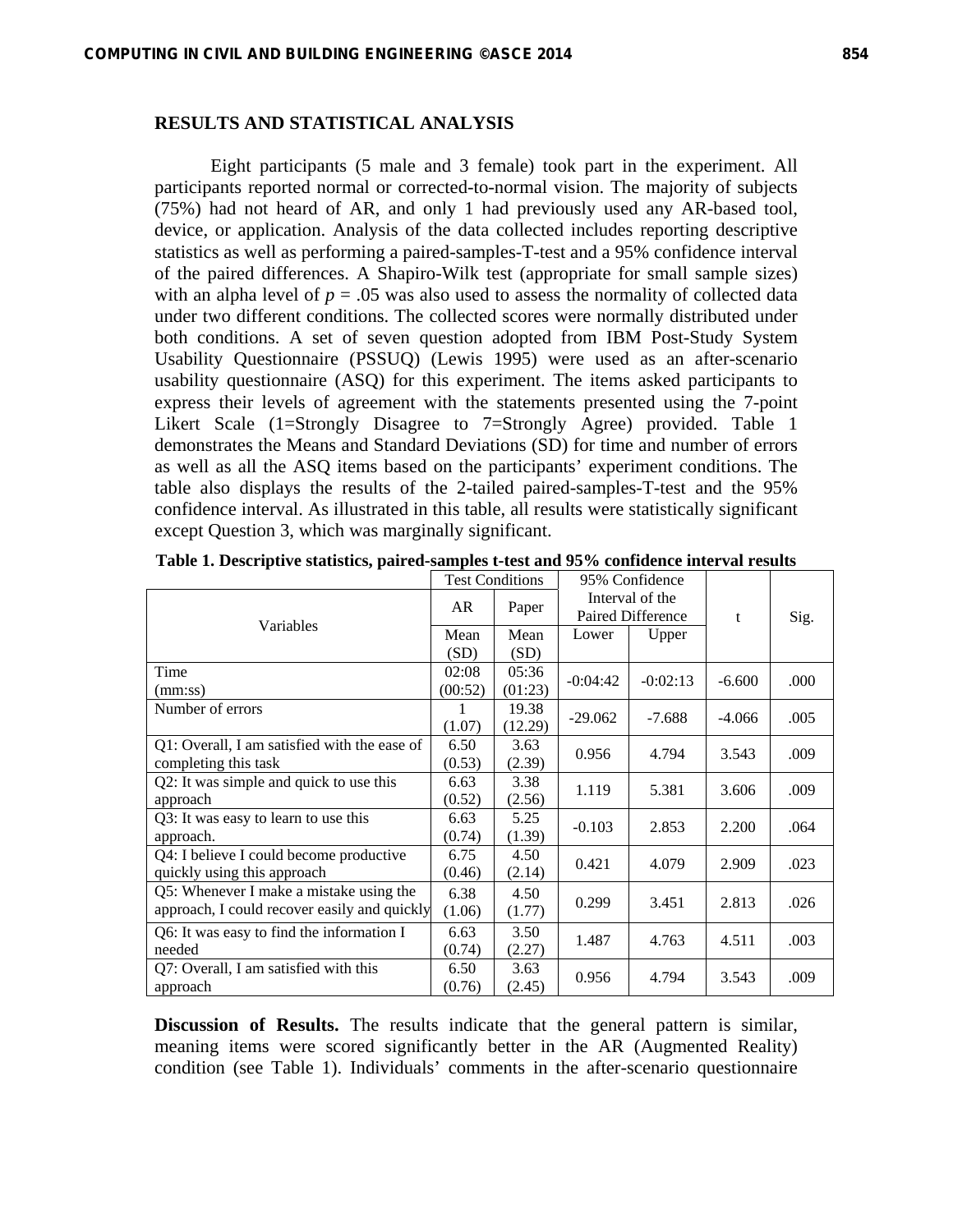(ASQ), as well as issues declared by participants in the think-aloud process during the experiment, also supported the findings.

Considering the total time for performing each condition, participants completed the experiment task faster with the AR system (Mean=02:08, Min=01:09, and Max=03:21) than with the paper documents (Mean=05:36, Min=04:00, and Max=07:50). Further, participants in AR condition (Mean=1.00, Min=0, and Max=3) had fewer errors in locating the correct object in the test room than when using paperbased maintenance forms (Mean=19.38, Min=7, and Max=39). Participants made similar comments in favor of the AR approach and against the paper condition, supporting the result of time and number of errors. "[Paper approach] could lead to lots of errors easily", [Paper approach] was "confusing," "very unreliable," and "time consuming." One participant noted that "it was not easy to find the location [of the correct object in the paper condition] because it was taking a lot of time to match information [between paper forms and objects' data table]."

In terms of the qualitative after-scenario questions, the users were more satisfied with the ease of completing the experiment task under the AR condition (mean response out of 7, Mean=6.50) than the paper-based checklists (3.63). One participant stated, "even a kid can handle the task [using the AR system] as there was not much to do beside looking around [through the iPad] and find the right object [in the test room]". The participants also believed that the AR approach was simpler and quicker to use (6.63) than the paper-format (3.38). Participants also indicated that it was easier for them to learn the AR approach (6.63) than the paper forms (5.25). They also believed that AR (6.75) made them productive more quickly than the paper condition (4.50). Using the AR system (6.38), when the participants made a mistake, they could recover more easily and faster than with the paper-based approach (4.50). In terms of finding the information, participants indicated that it was easier for them to find the information required to locate the correct object in the test room under AR condition (6.63) than in the paper format (3.50). Overall, participants were more satisfied with AR condition (6.50) than the paper format (3.63).

Although the AR system was rated more highly than the paper condition, the majority of participants made several comments about drift problem. One participant stated, "The [AR] system is very intuitive but sometime there is a mismatch between the objects and the augmentations," and another one noted that "[the augmentations] were not exactly matching [on the right object], but I could easily guess the right answer." As a part of the experiment under paper condition, the participants were required to climb a ladder to check the information behind the HVAC tiles that were numbered with labels. This led to several comments such as "the AR is much more reliable and safer [than paper condition]," and "AR approach is easier and less risky than climbing ladders in a hospital and it has less trial and error." The participants also provided different recommendations/comments such as "[AR] is simple and easy to locate the objects but just having green and red colors to represent right and wrong objects [in the test room] is not intuitive," and "I don't like touching objects in hospital and having AR system helped me not to do that."

There were some other issues observed while participants were performing their tasks. In paper condition, most of the participants were initially confused with the tasks but learned how to do so after completing the first. They made comments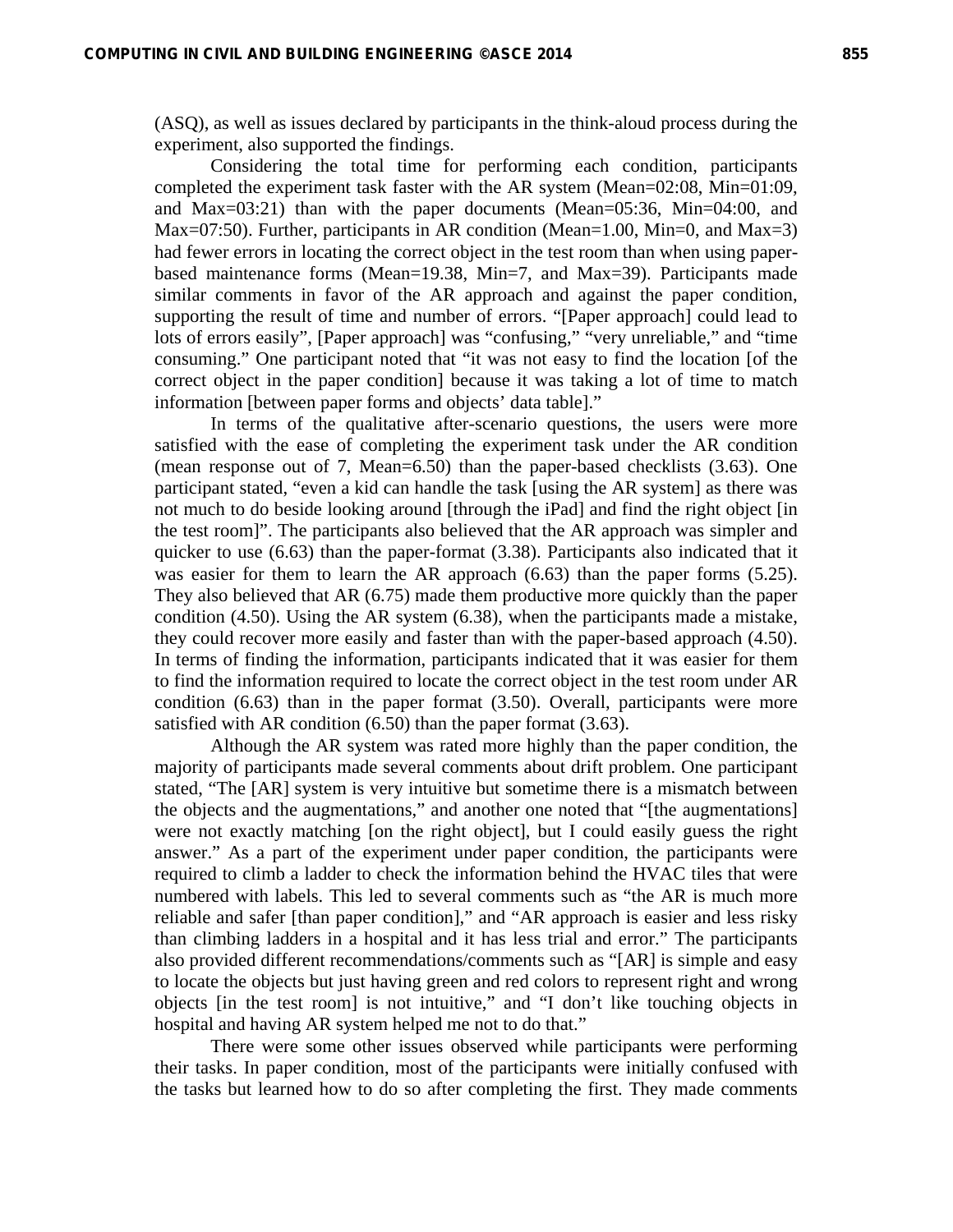such as "I don't know what I am doing," or "I am not sure where I can find the right object in the room." In AR condition, the system crashed several times, and the most important comments made by users in their thinking aloud process was about the drift issue. They made comments such as "… It is difficult to find…align, please," "It is not matching," and "It is not totally matched, it is 1 meter away." Another issue observed several times in the AR condition was that participants had to look at the iPad and the real world (switching the domains) to locate the right object. This issue might be due to the drift problem or the transparency and size of the augmented geometry of the object. Some other general observations in the AR condition are as following: (1) some users were leaning back on their standing point to see some augmented information, (2) users were generally identifying the color first and then deducing from geometry, (3) after a short time, users would translate errors in drift and could begin to interpolate the correct answer, (4) due to drift, users felt as though they were guessing which object was the correct one, (5) some users were trying to align digital information before stating which object needed to be maintained, (6) some users moved their bodies extensively, and (7) some users had to look back and forth from the screen to call out the number.

#### **CONCLUSION**

This research is the first rigorous study on bringing BIM to an AR environment while conducting a user-centered experiment to considering the users requirements in design, development, and evaluation phases. Systems have traditionally been designed and developed through a technology-centered perspective. In such a perspective the designers would accept the technology as is and would try to apply the very same technology in different domains without considering the very important element of the ultimate end user. In a technology-centered perspective, the end user and all its requirements would be considered improperly identical in different domains. In this research, a user-centered approach was employed. In a user-centered perspective the technology should be considered while investigating the real users' experience and their own requirements in any target specific domain. This user-centered usability-based step would provide a foundation for understanding the requirements for practical application of the technology in a domain.

An important challenge of AR application for facility management practices is the drift problem meaning virtual augmentations would not exactly match on the real object. Solving this issue is a main avenue of research in the Computer Science domain. There are different approaches for reducing the drift issue to minimum amount but most of them are costly and not scalable for real applications in AECO practices. Through the user-participation experiment that was conducted, it was understood that even having the drift issue, significantly better outcomes were achieved under AR condition compared to the paper-condition. Accepting drift issues and investigating human computer interface requirements that would minimize the matching requirement and would enhance the user experience in an AR environment would be of great value for AR applications using the current technological infrastructure in the market (e.g. tablet computers and handheld mobile devices). Unfortunately there is no design guideline for AR for use in any handheld, projective, or head-worn tools. The next phases of this research should be investigating what